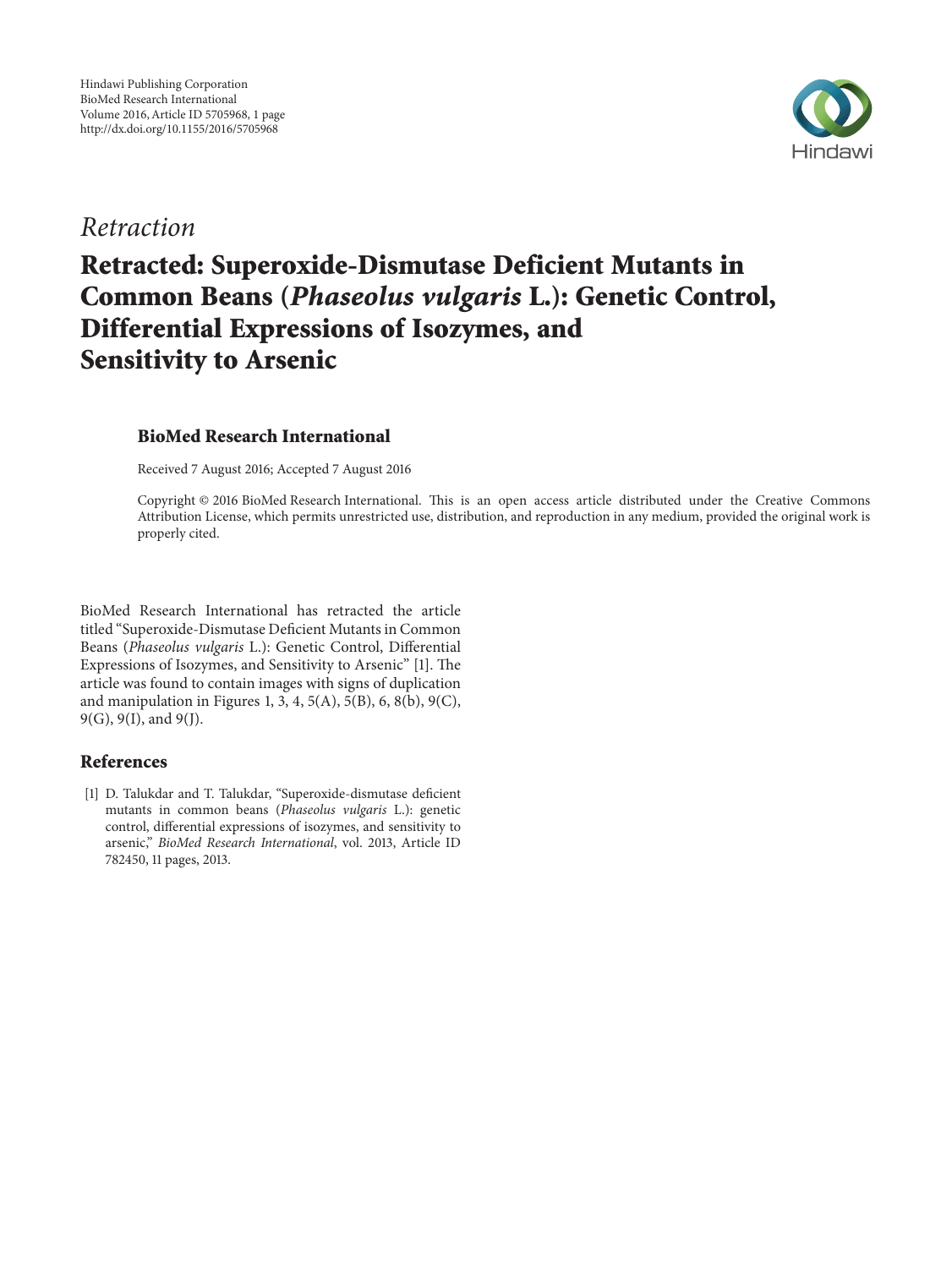

### Research Article

## Superoxide-Dismutase Deficient Mutants in Common Beans (Phaseolus vulgaris L.): Genetic Control, Differential Expressions of Isozymes, and Sensitivity to Arsenic

#### ${\bf D}$ ibyendu Talukdar $^1$  and Tulika Talukdar $^2$

 $1$  Department of Botany, RPM College, University of Calcutta, Uttarpara, West Bengal, Hooghly 712 258, India <sup>2</sup> Department of Botany, Krishnagar Govt. College, University of Kalyani, West Bengal, Krishnanagar 741101, India

Correspondence should be addressed to Dibyendu Talukdar; dibyendutalukdar9@gmail.com

Received 20 April 2013; Accepted 28 July 2013

Academic Editor: Brynn Levy

Copyright © 2013 D. Talukdar and T. Talukdar. This is an open access article distributed under the Creative Commons Attribution License, which permits unrestricted use, distribution, and reproduction in any medium, provided the original work is properly cited.

Two common bean (Phaseolus vulgaris L.) mutants, sodPv 1 and sodPv 2, exhibiting foliar superoxide dismutase (SOD) activity of only 25% and 40% of their mother control (MC) cv. VL 63 were isolated in EMS-mutagenized (0.15%, 8 h) M2 progeny. Native-PAGE analysis revealed occurrence of Mn SOD, Fe SOD, Cu/Zn SOD I and Cu/Zn SOD II isozymes in MC, while Fe SOD, and Mn SOD were not formed in sodPv 1 and sodPv 2 leaves, respectively. In-gel activity of individual isozymes differed significantly among the parents. SOD deficiency is inherited as recessive mutations, controlled by two different nonallelic loci. Gene expressions using qRT PCR confirmed higher expressions of Cu/Zn SOD transcripts in both mutants and the absence of Fe SOD in sodPv 1 and Mn SOD in  $sodPv$  2. In 50  $\mu$ M arsenic, Cu/Zn SODs genes were further upregulated but other isoforms downregulated in the two mutants, maintaining SOD activity in its control level. In an  $F_2$  double mutants of sodPv 1 × sodPv 2, no Fe SOD, and Mn SOD expressions were detectable, while both Cu/Zn SODs are down-regulated and arsenic-induced leaf necrosis appeared. In contrast to both mutants, ROS-imaging study revealed overaccumulation of both superoxides and  $\rm H_2O_2$  in leaves of double mutant.

#### 1. Introduction

Superoxide radicals are ubiquitously generated in many biological oxidations within all compartments of the cell. The toxicity of superoxide radicals has been attributed to their interaction with other cellular constituents, in particular with hydrogen peroxide [1]. Superoxide dismutases (SODs; EC 1.15.1.1) are a family of metalloenzymes that catalyze the disproportionation of superoxide radicals into  $\rm H_2O_2$  and  $\rm O_2$ and constitute the first line of defense against the toxicity of superoxide radicals [1, 2]. Based on the metal cofactor used by the enzyme, SODs are classified into three groups as iron SOD (Fe SOD), manganese SOD (Mn SOD), and copperzinc SODs (Cu/Zn SOD) [3]. SOD isozymes are located in different cellular compartments [3]. Fe SODs are located in the chloroplast, Mn SODs in the mitochondrion and the peroxisome, and Cu/Zn SODs in the chloroplast, the cytosol, and possibly the extracellular space. Cu/Zn SOD is normally

quite stable, due in large part to copper and zinc binding and oxidation of an intramolecular disulfide [3]. Copper serves as the catalyst for superoxide disproportionation, whereas zinc and the disulfide participate in proper protein folding [3].

Arsenic (As) is a ubiquitous toxic metalloid without known biological functions in higher plants [4, 5]. In recent times, the impact of irrigation with high As contaminated groundwater on soil and crops has drawn huge attention due to transfer of As to the food chain via the groundwater-soilplant system [6–8]. As can induce oxidative stress through generation of reactive oxygen species (ROS) [4, 5], and moderate accumulation of ROS significantly affects nuclear gene expression [9]. ROS sensors could be activated to induce signaling cascades that ultimately impinge on gene expression. Alternatively, components of signaling pathways could be directly oxidized by ROS. Finally, ROS might change gene expression by targeting and modifying the activity of transcription factors [9].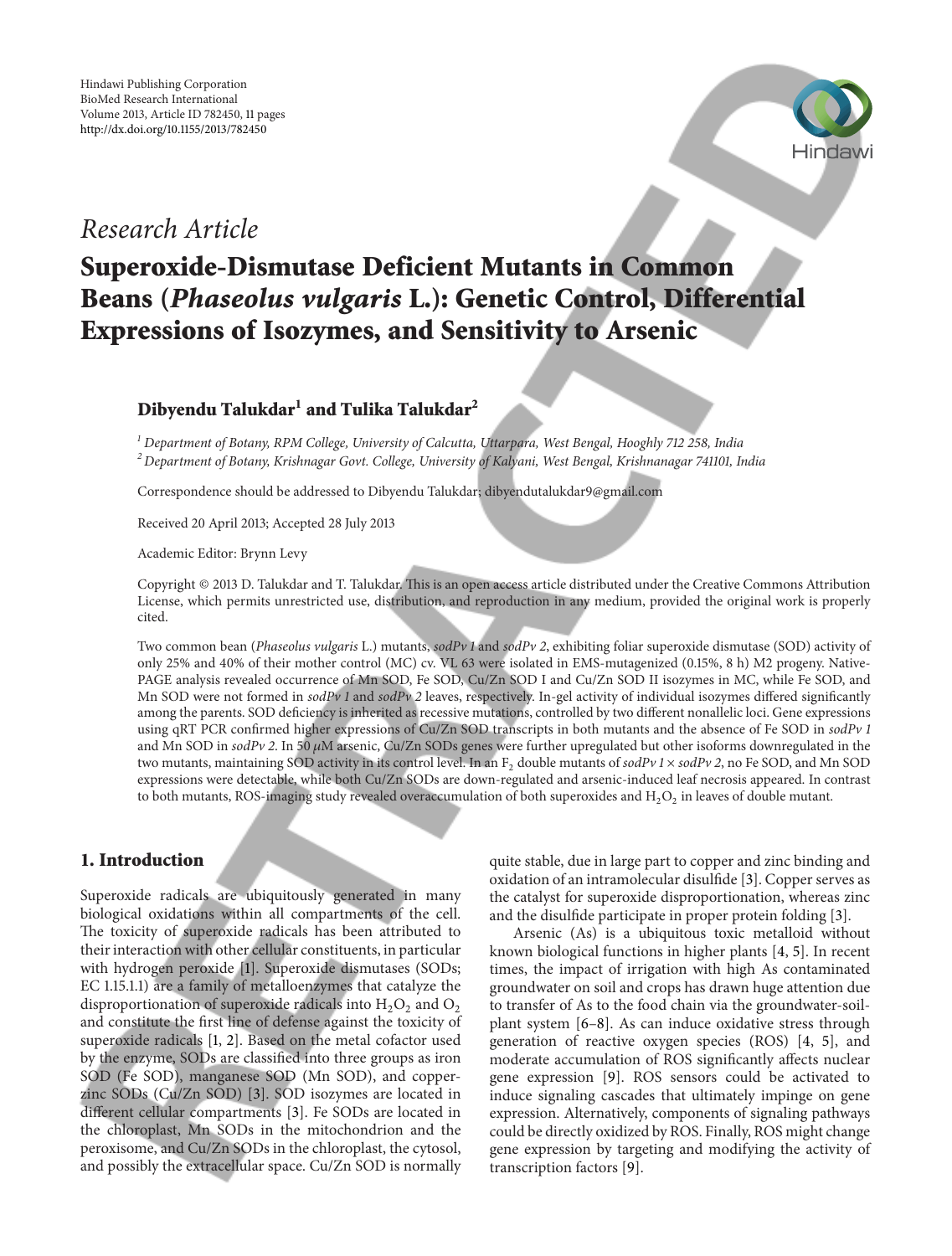Mutational strategy provides a powerful tool to study the genetic, physiological, and molecular mechanisms of plants' response to abiotic stresses [10–12]. Among the edible legumes, this tool has been successfully used in Pisum sativum L. Lens culinaris Medik. and Lathyrus sativus L. to decipher metal tolerance and accumulation [10, 11], role of ascorbate and glutathione in redox balance and stress tolerance [12, 13], to ascertain genetic basis of flavonoid deficiency [14], to assess gene-dosage effect on antioxidant defense [15], and tolerance to salinity stress [16]. Among the enzymatic defense components in edible legumes, two mutants differing in catalase deficiency have recently been isolated and their genetic basis has been characterized in lentil [11]. The importance of SOD in ROS metabolism, maintenance of DNA integrity and life span has been nicely demonstrated by analysis of mutants in microbes and animals [17,18]. In higher plants, importance of SOD has been studied in transgenic plants overexpressing SODs [19], which often produced inconclusive results [20]. The effects of Zn availability on SOD activity were studied in novel raz (requires additional zinc) mutant of Medicago truncatula, manifesting the importance of SOD mutant to study genetics of metal tolerance in plants [21]. The importance of Mn SOD in plant growth and Fe SOD isozymes in early chloroplast development has recently been elucidated in different Arabidopsis mutants [19, 20]. Using mutagenic primers in RT PCR, mutations were induced in Cu/Zn SOD genes and a thermostable SOD was engineered in higher plant Potentilla atrosanguinea [22].

Phaseolus vulgaris L. or common bean is a widely grown food legume and is rich in antioxidant flavonoids and proteins [23]. Like many other edible legumes, beans are highly sensitive to arsenate form of arsenic [23, 24] and showed severe perturbations in different morphophysiological, micromorphological, and biochemical parameters under As exposure [25]. An earlier study revealed significant alterations in SOD activity in leaves of common beans subjected to As treatment [25], although genetic basis of SOD activity, roles of different isozymes, and their expression pattern were not known. Information about structural and functional aspects of SOD isozymes could benefit agricultural crop production through a better understanding of the genetic programs by which plants optimize photosynthetic activity in their green tissues during diverse types of stress conditions [3, 22, 25]. As part of a broad strategy to develop novel and desirable mutants for stress response in grain legumes, induced mutagenic technique has been adopted and progeny with variant phenotype was screened for antioxidant capacity. In the process, four plants exhibiting severe SOD deficiency in leaves were isolated at EMS-induced  $M_2$ generation and advanced to next generation to perform a detail study. The objective of the present study was framed to (1) measure the foliar SOD activity, (2) identify and analyze the in-gel activity of different SOD isozymes, (3) trace the inheritance of SOD deficiency in intercrossed population, (4) investigate the gene expression pattern of mRNA transcripts of different SOD isozymes, and (5) detect the ROS accumulation in leaves of mother variety, two mutant lines, and  $F_2$ segregating progeny under untreated and As (50  $\mu$ M)-treated conditions.

#### 2. Materials and Methods

2.1. Plant Materials. Fresh and healthy seeds of common bean legume (Phaseolus vulgaris L. cv. VL 63) presoaked with water (6 h) were treated with freshly prepared 0.15% aqueous solution of EMS (Sigma-Aldrich) for 8 h with intermediate shaking at 25 ± 2°C.  $M_1$  seeds were sown treatment wise in completely randomized block design as reported earlier [14, 26]. During screening of antioxidant activity of  $M_2$  plants in 2010, three variant plants showing abnormally low foliar activity of superoxide dismutase were detected. Seeds of these three variant plants (mean 120 seeds plant−1) were harvested, separately, and were sown in next season (2011) to raise  $M_3$ progeny. Leaf SOD activity of respective progeny plants (a total of 210 plants) was again confirmed at  $M_3$  generation, and based on this primary observation, the mutants were tentatively designated as Phaseolus vulgaris SOD-deficient mutant. As no phenotypic abnormalities were observed, the progeny plants derived from these three variant  $M_2$  plants were tested for SOD activity in completely separate sets. Further biochemical and molecular characterizations of SOD enzymes were performed on these progeny plants.

2.2. Culture Conditions and As-Treatment Protocols. Fresh and healthy seeds of common bean legume (Phaseolus vul*garis* L. cv. VL 63), mutant plants, and their intercrossed  $F_2$ progeny plants were surface sterilized with NaOCl (0.1%, w/v) and continuously washed under running tap water followed by distilled water. Seeds were allowed to germinate in the dark in two separate sets on moistened filter paper at 25<sup>∘</sup>C. Germinated seedlings were randomly placed in polythene pots (10 plants pots−1) containing 300 mL of Hoagland's No 2 nutrient media and were allowed to grow for 7 d. The plants were, then, subjected to 50  $\mu$ M sodium arsenate (As, MW 312.01 g/mol; technical grade, purity 98.5%, Sigma-Aldrich) keeping untreated plant as control. Untreated mother variety and mutant plants were designated as mother control (MC) and mutant control (MuC), respectively. Control and treated plants were allowed to grow for another 7 d. Nutrient solution was refreshed every alternate day to prevent depletion of nutrients as well as As in the course of the plant's exposure to the metalloid. The experiment was carried out in a completely randomized block design with three replicates in an environmentally controlled growing chamber under a 14 h photoperiod, 28/18 (±2°C), relative humidity of 70 ± 2%, and a photon flux density of 100  $\mu$ mol m<sup>-2</sup>s<sup>-1</sup>.

2.3. Determination of SOD Activity and Electrophoretic Analysis of SOD Isozymes. Fresh leaf tissue (250 mg) was homogenized in 1 mL of 50 mM potassium phosphate buffer (pH 7.8) containing 1 mM EDTA, 1 mM dithiothreitol, and 2% (w/v) polyvinyl pyrrolidone (PVP) using a chilled mortar and pestle kept in an ice bath. The homogenate was centrifuged at 15,000 g at 4<sup>∘</sup>C for 30 min. Clear supernatant was used for enzyme assays. All operations were performed at 0– 4 <sup>∘</sup>C. Soluble protein content was determined using BSA as a standard [27].

SOD (EC 1.15.1.1) activity was determined by nitro blue tetrazolium (NBT) photochemical assay, according to Beyer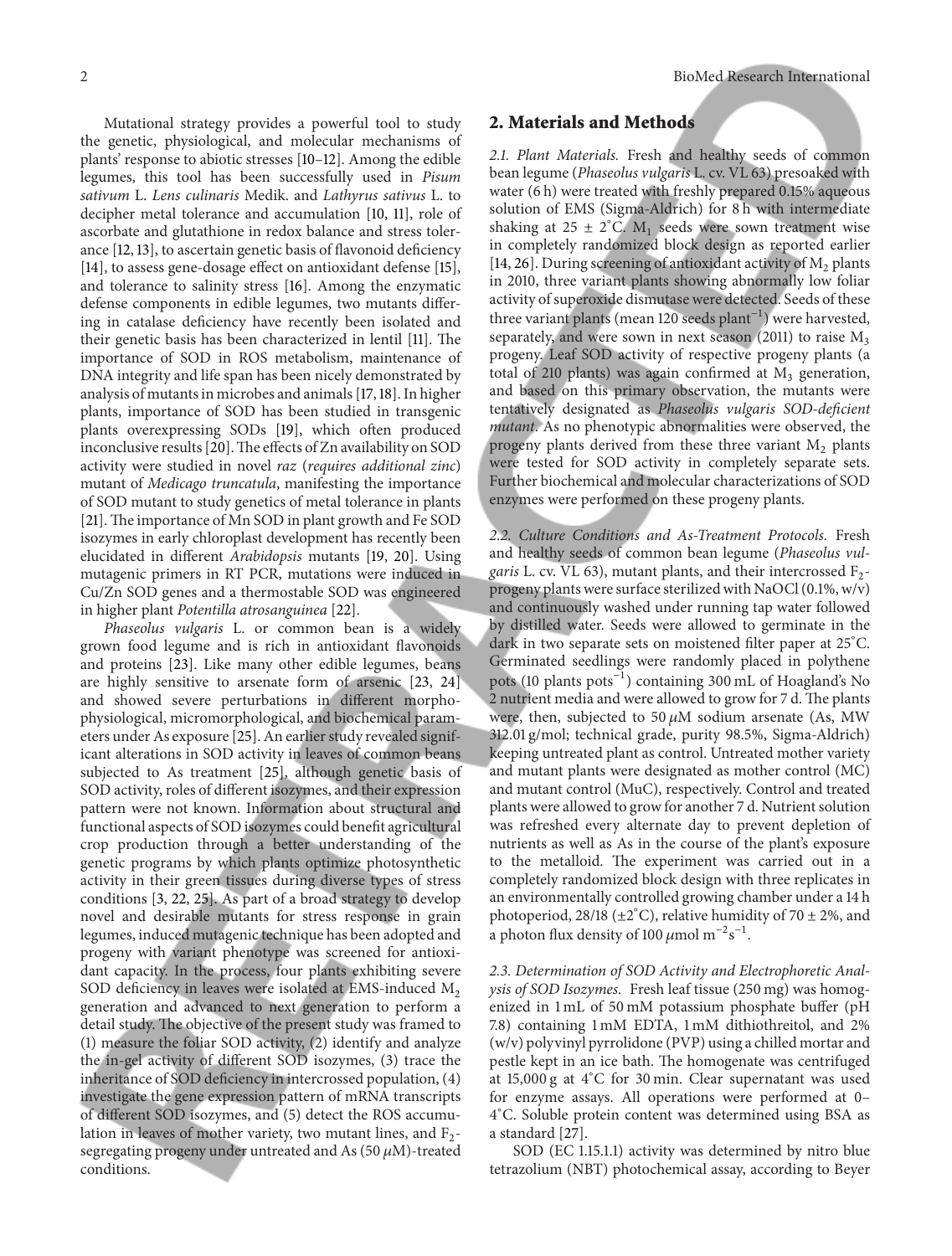| F1-AGTCAAGTTGCAGAGTGCAATCAAGTTC-<br>Mn SOD<br>143<br>RI-CAAAGTGATTGTCAATAGCCCAACCTAAAG-<br>F1-AACAAGCAAATAGCCGGAACAGAACTAAC-<br>Fe SOD<br>127<br>RI-AGAAATCGTGATTCCAGACCTGAGCAG-<br>F1-GGCTGTATGTCAACTGGACCTCATTTCA-<br>$Cu/Zn$ SOD I<br>139<br>RI-TGTCAACAATGTTGATAGCAGCGGTG-<br>F1-GGATATATGGCATCTGTAACTCATATGC-<br>$Cu/Zn$ SOD II<br>115<br>RI-GCATAAGAATGCTGATAGACAGGGTC-<br>F1-GCTCTCCATTTGCTCCCTGTT-<br>Ubiquitin (housekeeping gene)<br>144<br>RI-TGAGCAATTTCAGGCACCAA- | Target genes | Oligonucleotide sequence $(5' \rightarrow 3')$ | Amplicon size (bp) |
|--------------------------------------------------------------------------------------------------------------------------------------------------------------------------------------------------------------------------------------------------------------------------------------------------------------------------------------------------------------------------------------------------------------------------------------------------------------------------------|--------------|------------------------------------------------|--------------------|
|                                                                                                                                                                                                                                                                                                                                                                                                                                                                                |              |                                                |                    |
|                                                                                                                                                                                                                                                                                                                                                                                                                                                                                |              |                                                |                    |
|                                                                                                                                                                                                                                                                                                                                                                                                                                                                                |              |                                                |                    |
|                                                                                                                                                                                                                                                                                                                                                                                                                                                                                |              |                                                |                    |
|                                                                                                                                                                                                                                                                                                                                                                                                                                                                                |              |                                                |                    |
|                                                                                                                                                                                                                                                                                                                                                                                                                                                                                |              |                                                |                    |
|                                                                                                                                                                                                                                                                                                                                                                                                                                                                                |              |                                                |                    |
|                                                                                                                                                                                                                                                                                                                                                                                                                                                                                |              |                                                |                    |
|                                                                                                                                                                                                                                                                                                                                                                                                                                                                                |              |                                                |                    |
|                                                                                                                                                                                                                                                                                                                                                                                                                                                                                |              |                                                |                    |

Table 1: Oligonucleotides used for qRT-PCR analysis of target gene expressions of superoxide dismutase (SOD) isozymes in Phaseolus vulgaris L. mother cv. VL 63 and two of its SOD-deficient mutant lines. F1—forward primers and R1—reverse primers.

Jr. and Fridovich [28]. In this method, 1 ml of solution containing 50 mM K-phosphate buffer (pH 7.8), 9.9 mM Lmethionine, 57  $\mu$ M NBT, and 0.025% triton-X-100 was added into small glass tubes, followed by  $20 \mu L$  of enzyme extract. Reaction was started by adding  $10 \mu L$  of riboflavin solution  $(0.044 \text{ mg } \text{mL}^{-1})$ , and the absorbance of solution was measured at 560 nm. SOD activity was expressed as U (unit)  $mg^{-1}$ protein. One unit of SOD was equal to that amount which causes a 50% decrease of SOD-inhibited NBT reduction. SOD isozymes were individualized by native PAGE on 10% acrylamide gels and were localized by a photochemical method [28]. Activity-staining gels were incubated for 30 min in 50 mM K-phosphate buffer at pH 7.5 containing 2 mM KCN or 5 mM  $\rm H_2O_2$  or 5 mM  $\rm NaN_3$ . Cu/Zn-SODs are inhibited by KCN and  $\rm{H_2O_2}$ ; Fe SODs are inactivated by  $\rm{H_2O_2}$  and  $\rm{NaN_3}$ but resistant to KCN and Mn SODs are resistant to all three inhibitors. Quantification of the bands was performed using a Gel Doc system (Bio-Rad Laboratories, Chennai, TN, India) coupled with a high sensitive CCD camera. Band intensity was expressed as relative transmittance units. Based on the observed variations, isozyme bands were assigned to putative loci following the earlier adopted principles [29]. Only clearly visible bands were scored in the present study.

2.4. Genetic Control and Allelism Test of SOD-Deficient Mutations. Inheritance of mutations controlling SOD deficiency was traced in segregating populations of  $F_2$  generation derived from  $MC \times$  mutants. For allelism test, intercrosses were made between mutants. Chi-square test was employed to test the goodness of fit between observed and expected values for all crosses. Zymograms of SOD isoforms of leaf  $F_1$ and  $F_2$  plants were analysed and compared with parents.

2.5. RNA Isolation and Relative Gene Expression through Quantitative RT PCR. Gene expression levels of different SOD isozymes of MC, MuC,  $F_2$ -segregating progenies, and As-treated plants of Phaseolus vulgaris (PvSOD) were analyzed by quantitative reverse transcription polymerase chain reaction (qRT-PCR) technique. Total RNA was isolated from the young leaves of 14d-old Phaseolus leaves (control and treated in separate sets of experiment) using the RNA isolation kit (Chromous Biotech, Bangalore, India) and treated with DNaseI (Chromous Biotech, Bangalore, India) at 37∘C for 30 min. The quality of total RNA samples was determined spectrophotometrically (Systonic, Kolkata, India) and by 1% agarose gel electrophoresis with 500 bp DNA ladder. Firststrand cDNA was synthesized from DNase-treated RNA with oligo-dT primer and with MmuLV reverse transcriptase enzyme kit (Chromous Biotech, Bangalore, India) following manufacturer's instructions. Quantitative RT PCR of first stand cDNA was run on ABI Step-One Real Time PCR machine. Amplification was done in a total reaction volume of 50  $\mu$ L, containing template (first strand cDNA) 2.0  $\mu$ L, forward primer 2.0  $\mu$ L, reverse primer 2.0  $\mu$ L, 2 X PCR SYBR green ready mixture (Fast Q-PCR Master Mix, Chromous Biotech, India, Cat no. QCR 05/QCR 06), 25.0  $\mu$ L, and DEPC water 19.0 uL. The SOD primers for four isozymes (Cu/Zn-SODs I and II, Fe SOD, and Mn SOD) of PvSOD (Table 1) were constructed by Primer Express software with the search of available GenBank/legume databases [30]. The qRT-PCR cycling stages consisted of initial denaturation at 94°C (3 min), followed by 35 cycles of 94°C (5 s), 62°C (10 s), 72<sup>∘</sup>C (10 s), and a final extension stage at 72<sup>∘</sup>C (2 min). A melting curve analysis was performed after every PCR reaction to confirm the accuracy of each amplified product. Samples for qRT PCR were run in five biological replicates and two technical replicates. DEPC water for the replacement of template was used as negative control. RT-PCR reaction mixtures were loaded onto 2% agarose gels in TAE buffer. A 100 bp DNA ladder was run on every gel. The mRNA levels were normalized against a common bean ubiquitin as the housekeeping gene and the relative (to control) expression of target genes was calculated as  $2^{-\Delta\Delta Ct}$ ; Ct is cycle threshold, following Livak and Schmittgen [31].

2.6. Detection and Imaging of Superoxide and  $H_2O_2$  Radicals by Confocal Laser Scanning Microscopy. Detection and imaging of superoxide radicals in leaf sections was carried out using the fluorescence probe dihydroethidium (DHE), following the earlier method [32]. Bean leaf segments of approximately 30 mm<sup>2</sup> were incubated for 1h at 25 $^{\circ}$ C, in darkness, with 10  $\mu$ M DHE prepared in 5 mM Tris-HCl buffer at pH7.4, and samples were washed twice with the same buffer for 12 min each. After washing, leaf sections were embedded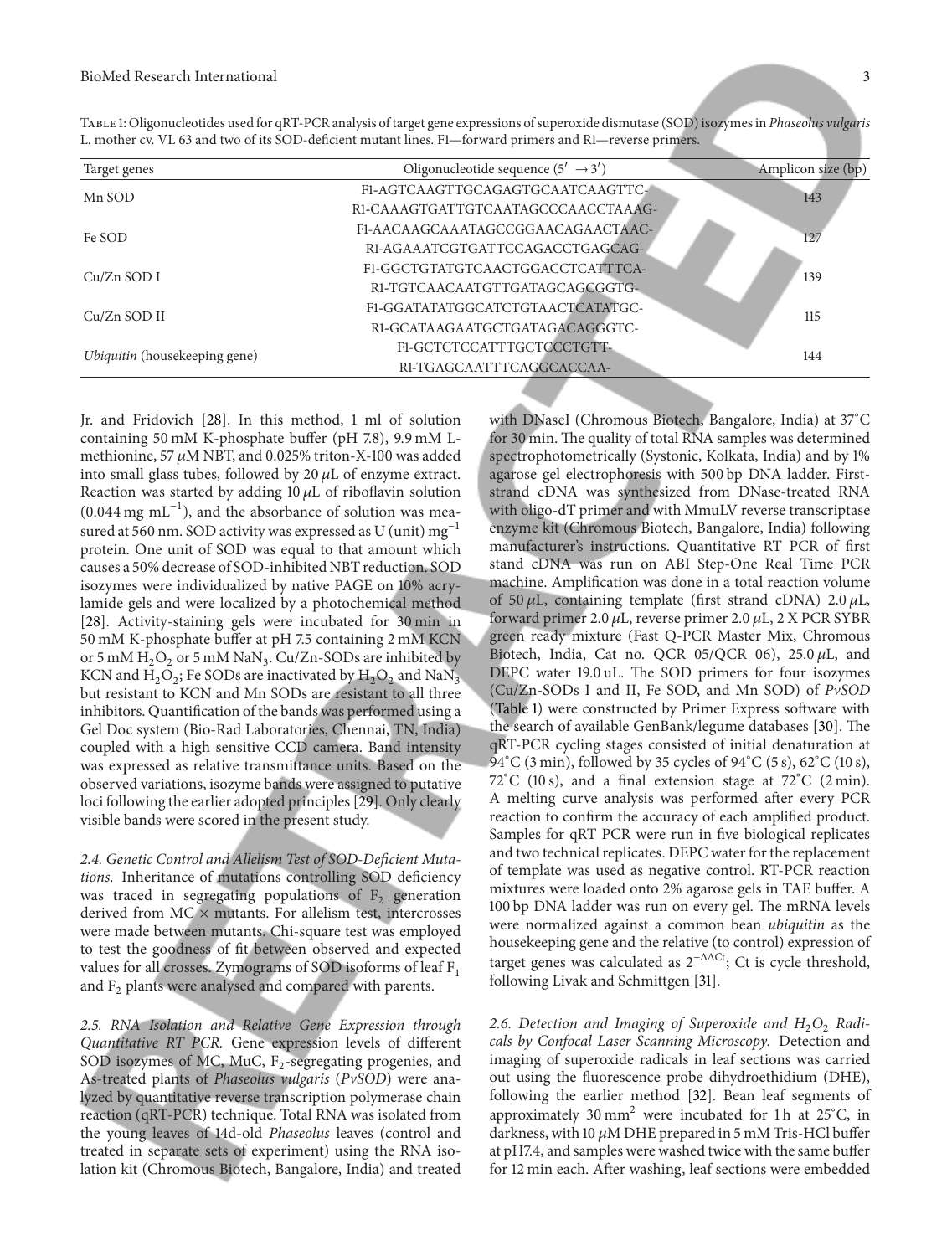in a mixture of 15% acrylamide-bisacrylamide stock solution, and 100 mm thick sections, as indicated by the vibratome scale, were cut under 10 mM phosphate-buffered saline (PBS). Sections were then soaked in glycerol: PBS (containing azide)  $(1:1 \text{ v/v})$  and mounted in the same medium for examination with a (CLSM) system (Carl Zeiss, LSM 780, Bangalore, India) using standard filters and collection modalities for DHE green fluorescence ( $\lambda$  excitation 488 nm;  $\lambda$  emission 520 nm) and Chlorophyll autofluorescence (Chl a and b,  $\lambda$ excitation 429 and 450 nm, resp.;  $\lambda$  emission 650 and 670 nm, resp.) as blue.  $H_2O_2$  was detected by incubation with 25  $\mu$ M 2 7 -dichloro fluorescein diacetate (DCF-DA) (excitation 485 nm, emission 530 nm) [32]. A preinfused leaf sections with 1 mM tetramethylpiperidinooxy (TMP), a scavenger of superoxide radicals, and 1 mM ascorbate, a scavenger of  $H_2O_2$ served as negative controls.

2.7. Statistical Analysis. The results presented were the mean values ± standard errors obtained from at least four replicates. Statistical significance of mean values between control and treated seedlings was determined by Students t-test (two tailed) using Microsoft Excel tool pack "data analysis" 2007. Multiple comparisons among treatments were performed by ANOVA using software SPSS v. 10.0 (SPS Inc., USA), and means were separated by Duncan's multiple range test. A probability of  $P < 0.05$  was considered significant.

#### 3. Results and Discussions

3.1. Foliar SOD Activity and In-Gel Activity of Isozymes in Control and As-Treated Leaves. In crude extracts of leaves under unstressed condition, measurable total SOD specific activity in MC plants was 40.8 ( $\pm$ 3.9) U mg<sup>-1</sup> protein. SOD activity in progeny mutant plants was only between 25%  $(10.2 \pm 2.2 \text{ U mg}^{-1} \text{ protein})$  and 45%  $(19.1 \pm 2.9 \text{ U mg}^{-1} \text{ m}$ protein) of MC plants, exhibiting severe deficiency of foliar SOD level in the mutant plants. Based on SOD activity level, mutant population could be clearly separated into two groups of progeny plants; one group of plants coming from two  $M_2$ parent (total three plants detected in  $\mathrm{M}_2$  generation) showed mean SOD activity of only 25% of MC plants while the other group possessed SOD activity of only 45% of MC SOD level. All the mutant plants were phenotypically similar to MC plants (figure not shown).

The analysis of SOD activity by native PAGE showed the presence of four isozymes in leaves of MC plants (Figure 1). Isozymes were identified with specific inhibitors (KCN and  $H_2O_2$ ) as an Mn SOD, Fe SOD, and two Cu/Zn SODs (I and II), representing 45, 30, and 25% of the total SOD activity, respectively (Figure 2). The band showing resistance to inhibition by KCN,  $H_2O_2$ , and  $\text{NaN}_3$  was identified as Mn SOD (Figure 3), whereas band manifesting resistance to KCN but sensitive to  $H_2O_2$  and  $\text{NaN}_3$  was detected as Fe SOD (Figure 3). The other two isozymes were sensitive to both KCN and  $\text{H}_{2}\text{O}_{2}$  but resistant to NaN<sub>3</sub>. Therefore, they were assigned as Cu/Zn SODs (Figure 3) with the more anodal band was detected as Cu/Zn SOD II (Figure 1). The Cu/Zn SODs I and II were identified as faint bands in comparison



Figure 1: Zymogram of four isozymes of superoxide dismutase (SOD) in leaves of Phaseolus vulgaris L. Cv. VL 63 (mother variety) and two SOD-deficient mutant lines, sodPV 1, and sodPv 2 under untreated (control) and 50  $\mu$ M arsenic- (As-) treated conditions; lane 1: mother control, lane 2: sodPv 1 (untreated), lane 3: sodPv 2 (untreated), lane 4: treated mother, lane 5: treated sodPv 1 mutant, and lane 6: treated sodPv 2 mutant.

with other isoforms of SOD in leaves, representing only 15% and 10% of total SOD activity, respectively (Figures 1–3).

Different scenario was encountered in two groups of mutant plants. A total of three isozyme bands were clearly visualized in leaves of mutant plants (Figure 1). Band position and inhibitor studies in comparison with MC plants revealed complete absence of Fe SOD in the group showing only 25% SOD activity of MC plants, while there was no detectable Mn SOD band in other group, exhibiting 45% SOD activity of MC plants (Figures 1–3). Based on this observation, the former group of mutant plants was designated as sodPv 1 (superoxide dismutase deficient Phaseolus vulgaris mutant 1) while the latter was described as sodPv 2 (superoxide dismutase deficient Phaseolus vulgaris mutant 2). In sodPv 1 mutant, bands representing Mn SOD, Cu/Zn SOD I, and CU/ZnSOD II performed 60%, 25%, and 15% of the total SOD activity, respectively (Figure 2). On the other hand, in  $sodPv$  2 mutant plants, major share (65%) of SOD activity was carried out by Cu/Zn SODs (45% by Cu/Zn SOD I and 20% by Cu/Zn SOD II) while rest (35%) was contributed by Fe SOD (Figure 2).

Under 50  $\mu$ M As exposure, foliar SOD activity in treated mother plants was increased over MC by about 3-fold (121.9± 5.7 U mg<sup> $-1$ </sup> protein), indicating generation of excess superoxide radicals due to As treatment, and it is in agreement with earlier reports on As-treated P. vulgaris, P. aureus, Lathyrus sativus, and Trigonella foenum-graecum [3, 7, 25, 33]. Besides As, heavy metal-dependent induction of SOD activity was also found in crops like Pisum sativum [32], Lens culinaris [34], Helianthus annuus [35], and Coffea arabica [36]. In the present case, the increased SOD activity in treated mother plants was accompanied with enhancement of band intensity of leaf Fe-SOD and Cu/Zn SODs (I and II) over that of MC (Figure 1), representing 38% and 52% of the total SOD activity (Figure 2). By contrast, band corresponding the expression of Mn SOD was faint (Figure 1), representing 10% of total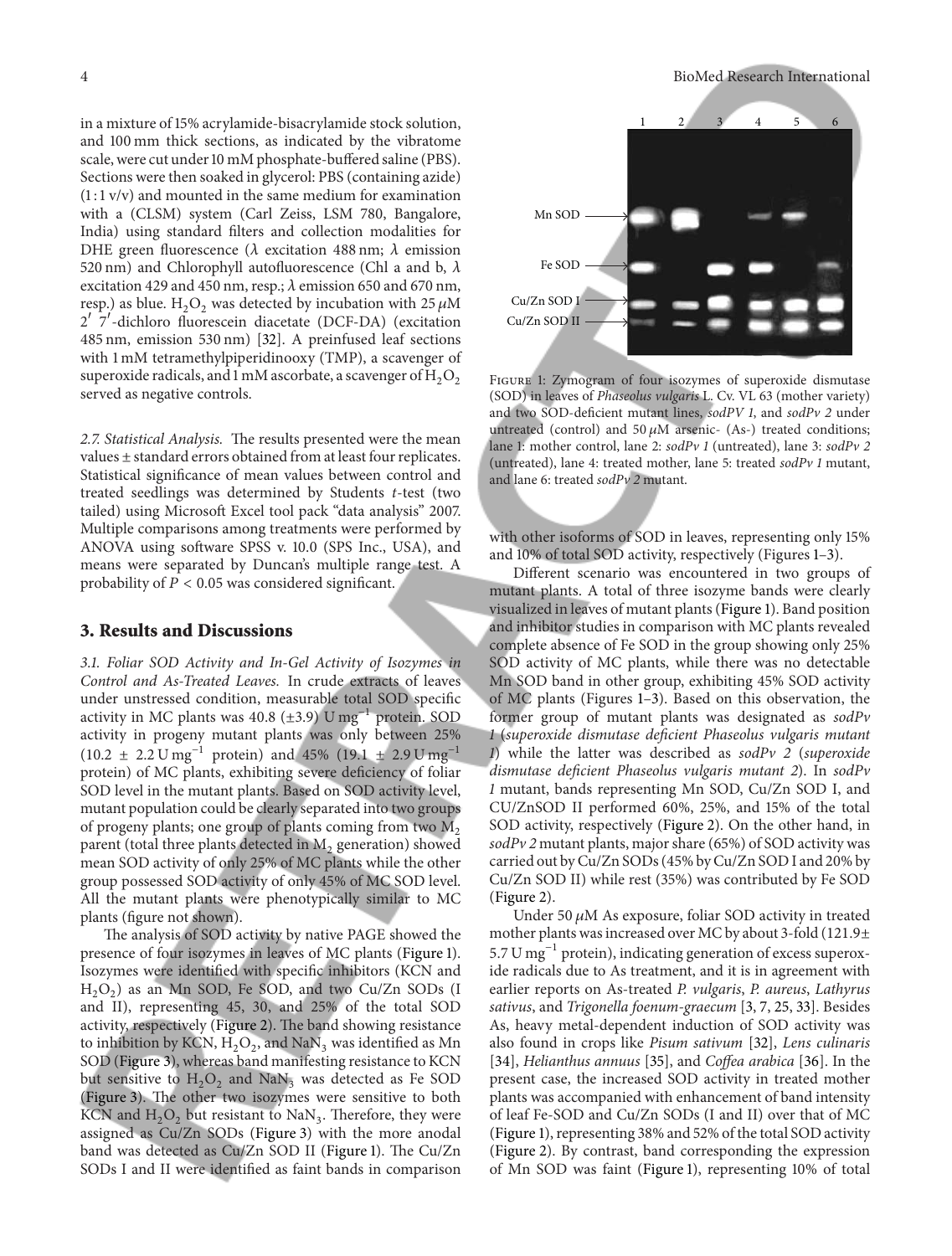

Figure 2: Activity of individual isozymes of superoxide dismutase (SOD) in mother control (MC), two mutants,  $\text{sdPv}$  1 and  $\text{sdPv}$ 2, and 50  $\mu$ M arsenic- (As-) treated mother variety VL-63 and two mutant lines in Phaseolus vulgaris L. Band intensities were expressed as relative transmittance (T) units. The results are means  $\pm$  SE of at least three replicates, and same letters (four different types to represent four isozymes) above error bars denote nonsignificant  $(P > 0.05)$  differences among means by Duncan's multiple range test.

SOD expression under As exposure (Figure 2). In the similar treatment protocol, measurable SOD level compared to MuC varied nonsignificantly ( $P > 0.05$ ) in the As-treated mutants. In native PAGE gel, Cu/Zn SODs bands became intensified and thick in both mutants (representing nearly 83% of total SOD activity in sodPv 1 and 90% of that in sodPv 2 mutant), but bands representing Mn SOD (17% of total SOD) and Fe SOD (10% of total SOD) were visualized as very faint and thin in  $\text{so}dPv$  1 and  $\text{so}dPv$  2 mutants, respectively (Figures 1 and 2).

3.2. Genetics of SOD Deficiency and Isozyme Pattern in Phaseolus Mutants. The two mutants exhibited phenotypes similar to MC. The MC plants as well as the two mutants were purely homozygous for SOD expression, as revealed by preliminary screening of their self-pollinated progeny (data not shown). Reciprocal crosses between  $\text{sodPv}$  1 as well as  $\text{sodPv}$  2 and MC yielded  $F_1$  plants with normal level of SOD activity (ranged 37.7–43.2 U mg<sup>-1</sup> protein, mean 40.3 ± 5.9 U mg<sup>-1</sup> protein). Segregation of normal and SOD-deficient plant type showed good fit  $[\chi^2 = 0.43$  at 1 df (degrees of freedom),  $P \sim 0.05$  to 3:1 in  $F_2$ , indicating recessive nature of mutant traits. In order to ascertain the allelic relationships of genes controlling SOD deficiency in Phaseolus, sodPv 1 and sodPv 2 were reciprocally crossed. All the  $F_1$  plants exhibited normal SOD activity (37.9–42.8 U mg<sup>-1</sup> protein, mean 41.1 ± 3.7 U mg−1 protein) and zymogram phenotype identical to MC (Figure 4). However, in  $F_2$ , out of 480 plants screened, 270 plants possessed SOD activity (38.3–43.7 U mg<sup>-1</sup> protein, mean 40.9±4.9 U mg<sup>-1</sup> protein) and isozyme patterns similar

FIGURE 4: In-gel activity of SOD isozymes in  $F_2$ -segregating progeny derived from sodPv  $1 \times \text{softmax}$  2 mutants in Phaseolus vulgaris L.; lane 1:  $F_1$  progeny, and lanes 2–10:  $F_2$  progeny of which lane 2 is normal plant (all four isozymes visualized), lanes 3 and 4: progeny with  $\frac{\text{mod}P}{\nu}$  1 phenotype (Fe SOD absent), lanes 5 and 6: progeny with sodPv 2 phenotype (Mn SOD absent), lanes 7–10: double mutant (both Mn SOD and Fe SOD absent).

Mn SOD Fe SOD Cu/Zn SOD I Cu/Zn SOD II

to MC, while rest of the plants (210) exhibited deficiency in SOD activity and altered zymogram pattern. A careful examination of these 210 plants revealed further segregation, of which 88 plants were identified exhibiting SOD activity (mean  $10.8 \pm 3.3$  U  $\text{mg}^{-1}$  protein, 25.2% of MC) and isozyme pattern (Fe SOD absent) like sodPv1, 101 plants were detected manifesting SOD activity (18.3  $\pm$  4.9 U mg<sup>-1</sup> protein, 44.8% of MC) and isozyme pattern (Mn SOD absent) similar to sodPv 2 mutant, and rest 21 plants were isolated with SOD activity of 12.5% (mean  $5.1 \pm 2.8 \text{ U mg}^{-1}$  protein) of MC and occurrence of only Cu/Zn SOD I and II isozymes as faint bands (Figure 4). Inhibition study confirmed the presence of only Cu/Zn SODs isozymes, and no Fe SOD and Mn SOD bands could be visualized in these 21 plants (Figure  $5(A)$ ). The plants were self-fertile but carried distinct necrotic spots on pod wall (Figure 5(B)). Therefore, considering the whole  $F_2$ population of total 480 plants, the segregation was consistent  $[\chi^2$  = 4.09 at 3 df (degrees of freedom),  $P < 0.05$ ] with 9 : 3 : 3 : 1 in  $F_2$ . The results strongly suggested recessive nature of both mutations which was manifested in inheritance of



FIGURE 3: Inhibition (KCN,  $H_2O_2$ , and NaN<sub>3</sub>) study and visualization of SOD isoforms in native PAGE of leaf extracts of Phaseolus vulgaris cv. VL 63 (mother variety) and two SOD-deficient mutant lines, sodPv 1, and sodPv 2; lane 1: mother control (no inhibitor), lane 2: mother variety (KCN), lane 3: sodPv 1 (KCN), lane 4: sodPv 2 (KCN), lane 5: mother variety ( $H_2O_2$ ), lane 6: sodPv 1 ( $H_2O_2$ ), lane 7:  $\text{sdPv } 2 \text{ (H}_2\text{O}_2)$ , lane 8: mother variety (NaN<sub>3</sub>), lane 9:  $\text{sdPv } 1$ , and lane 10: sodPv 2. Note that complete absence of band at lane 7; Mn SOD is absent in sodPv 2 mutant, and Fe SOD and Cu/Zn SODs are inhibited by  $H_2O_2$  treatment.

1 2 3 4 5 6 7 8 9 10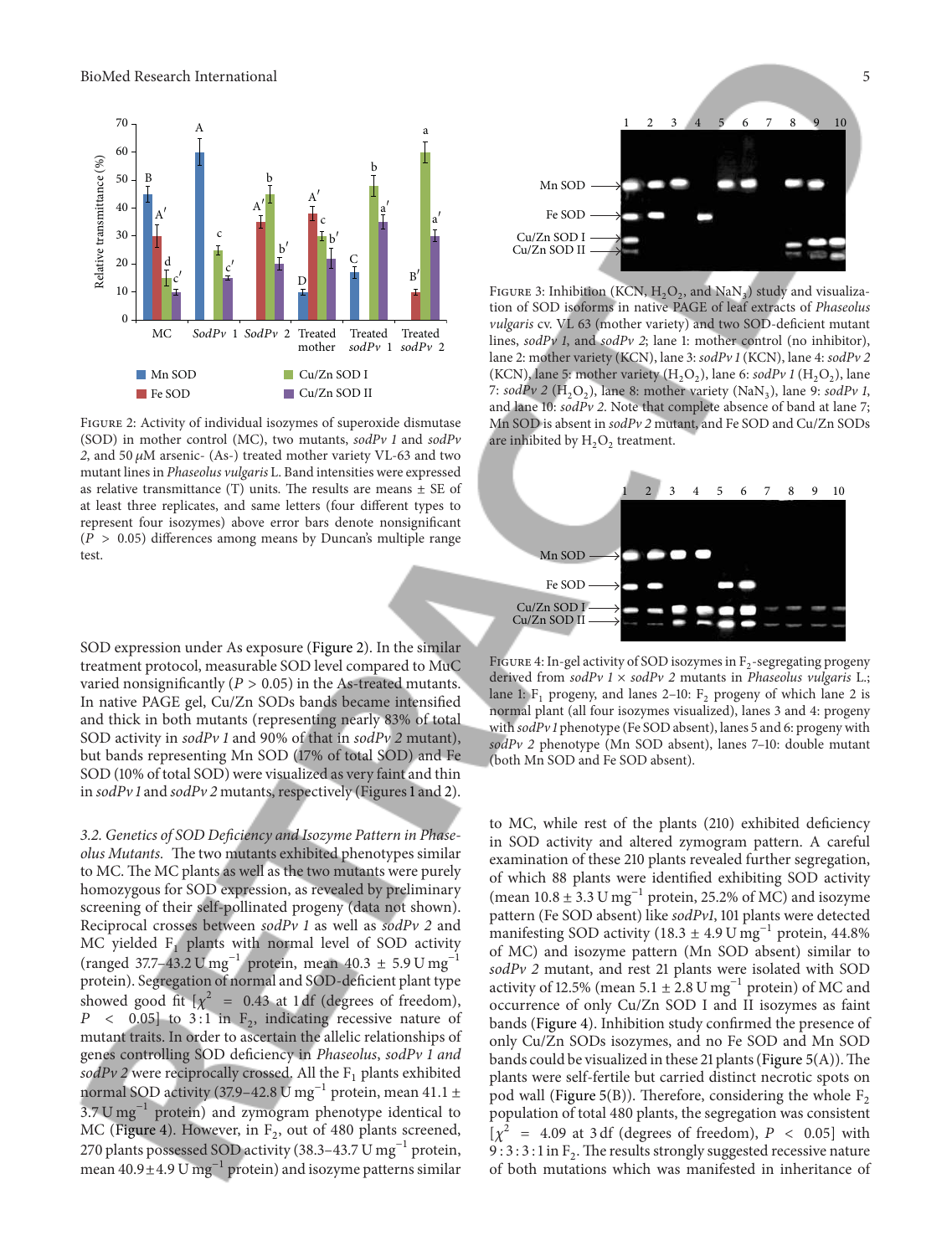

FIGURE 5: (A) Inhibition study of SOD isozymes produced by double mutant obtained from crosses between sodPv 1 and sodPv 2 mutants of Phaseolus vulgaris L.; lane 1: mother control (no inhibitor), lanes 2 & 3: double mutants (no inhibitor), lane 4: double mutant (KCN), lane 5: double mutant (H<sub>2</sub>O<sub>2</sub>), and lanes 6 & 7: double mutants (NaN<sub>3</sub>). Note that both Cu/Zn SODs I and II were inhibited by KCN and H<sub>2</sub>O<sub>2</sub> in lanes 4 and 5, while visualized as, and normal faint bands by  $\text{NaN}_3$  at lanes 6 & 7, (B) appearance of necrotic spots (  $\rightarrow$  ) on pod wall of double mutant.

zymogram pattern of respective parents and was controlled by interactions between two different nonallelic loci. The recessive nature of null mutations in SOD isozyme loci was also reported in sunflower, maize, soybean, and other plants [37–39]. Obviously, in the presence of dominant alleles of both loci (SOD Pv1-SODPV2-), SOD activity and zymograms of isozymes were normal in the present MC plants. Absence of dominant alleles in the loci (either in the form of sodPv 1-SODPv 2- or SODPv 1-sodPv 2-) led to origin of two SOD-deficient mutants, differing distinctly in total SOD activity level and isozyme banding pattern. In the last class of progeny plants, double mutant recessive to both loci (sodPv 1 and sodPv 2) resulted in extremely deficient SOD level accompanied with phenotypic anomalies.

3.3. Gene Expression of SOD Isozymes under Un-Stressed and As-Treated Conditions. The expression patterns of the Cu/ZnSODs I and II, Mn SOD, and Fe SOD genes in leaves of Phaseolus seedlings and two mutant lines under unstressed, and As-treated conditions were investigated by qRT-PCR (Figure 2). Under unstressed condition, the mRNA transcripts of Mn SOD, Fe SOD, Cu/Zn SODs I, and Cu/znSOD II isoforms were amplified by PCR in MC (Table 1, Figure 6). The mRNA transcripts of Cu/Zn SODs were also detectable in both  $sodPv$  1 and  $sodPv$  2 mutants, but there were no detectable transcripts of Fe SOD in sodPv 1 mutant and no Mn SOD in case of sodPv 2 mutants (Figure 6). Besides Cu/Zn SODs I and II, genes encoding Mn SOD transcripts were expressed in sodPv 1 while those of Fe SOD were detected in  $sodPv$  2 mutant leaves (Figure 6). Relative expression pattern (compared to respective gene of MC) indicated that genes encoding Mn SOD as well as Cu/Zn SODs I and II transcripts in sodPv 1 exhibited significantly ( $P < 0.05$ ) higher level than those of MC values (Figure 7). Higher transcript levels of Cu/Zn SODs and Fe SOD compared to MC were also deduced in  $\text{so} d \text{Pv} 2$  mutant leaves (Figure 7). Between the two mutants, gene expression of Cu/Zn SODs transcripts was markedly higher in sodPv 2 mutant (Figures 6 and 7).

Dramatic changes in gene expression pattern of SOD isozymes were observed in leaves of mother variety exposed to 50  $\mu$ M As. In comparison with unstressed condition (MC), relative mRNA levels of Cu/Zn SODs, Mn SOD, and Fe SOD were increased by 2-fold, 1.5-fold, and 3-fold, respectively, in treated mother (Figures 6 and 7). The Results suggested upregulation of Cu/Zn SOD, Mn SOD, and Fe SOD genes in response to As treatment of mother variety. Compared to MC, total SOD-specific activity was markedly increased in Astreated mother variety. Certainly, enhanced activity of Cu/Zn SODs and Fe SOD isoforms mainly contributed to this rise which can be attributed to As-induced transcriptional upregulation of both Cu/Zn SOD and Fe SOD genes. However, the declining activity of Mn SOD isoform, as manifested in native gel, was not in harmony with enhanced level of its mRNA transcript, indicating possible regulation of this isozyme at posttranscriptional level.

In As-treated sodPv 1 and sodPv 2 mutants, mRNA transcripts of Cu/Zn SODs as amplified in qRT-PCR (Figure 6) were increased by about 2-2.2-fold over their corresponding levels in untreated control (MuC) and >3.0-fold in relation to MC (Figure 7). By contrast, reduced level of mRNA transcripts was observed for Mn SOD in sodPv 1 and for Fe SOD in sodPv 2 mutant exposed to As treatment (Figures 6 and 7). The results indicated As-induced upregulation of Cu/Zn SODs genes in both mutants but concomitant downregulation of Mn SOD in sodPv 1 and Fe SOD in sodPv 2 mutant. Overexpression of mRNA genes controlling Cu/Zn SODs led to higher activity of this isozyme in zymogram, which was manifested as increasing band intensity and thickness in native PAGE. Likewise, declining activity of Mn SOD in sodPv 1 and Fe SOD in sodPv 2 mutant exposed to 50  $\mu$ M As treatment was presumably due to down-regulation of their respective genes governing mRNA transcripts. The results indicated differential regulation of SOD isozymes in both mutants, subjected to As treatment, presumably, balancing SOD activity in MuC levels (25% in sodPv 1 and 45% in sodPv 2 of MC). Differential regulations of SOD isoforms were also reported in cadmium-treated pea,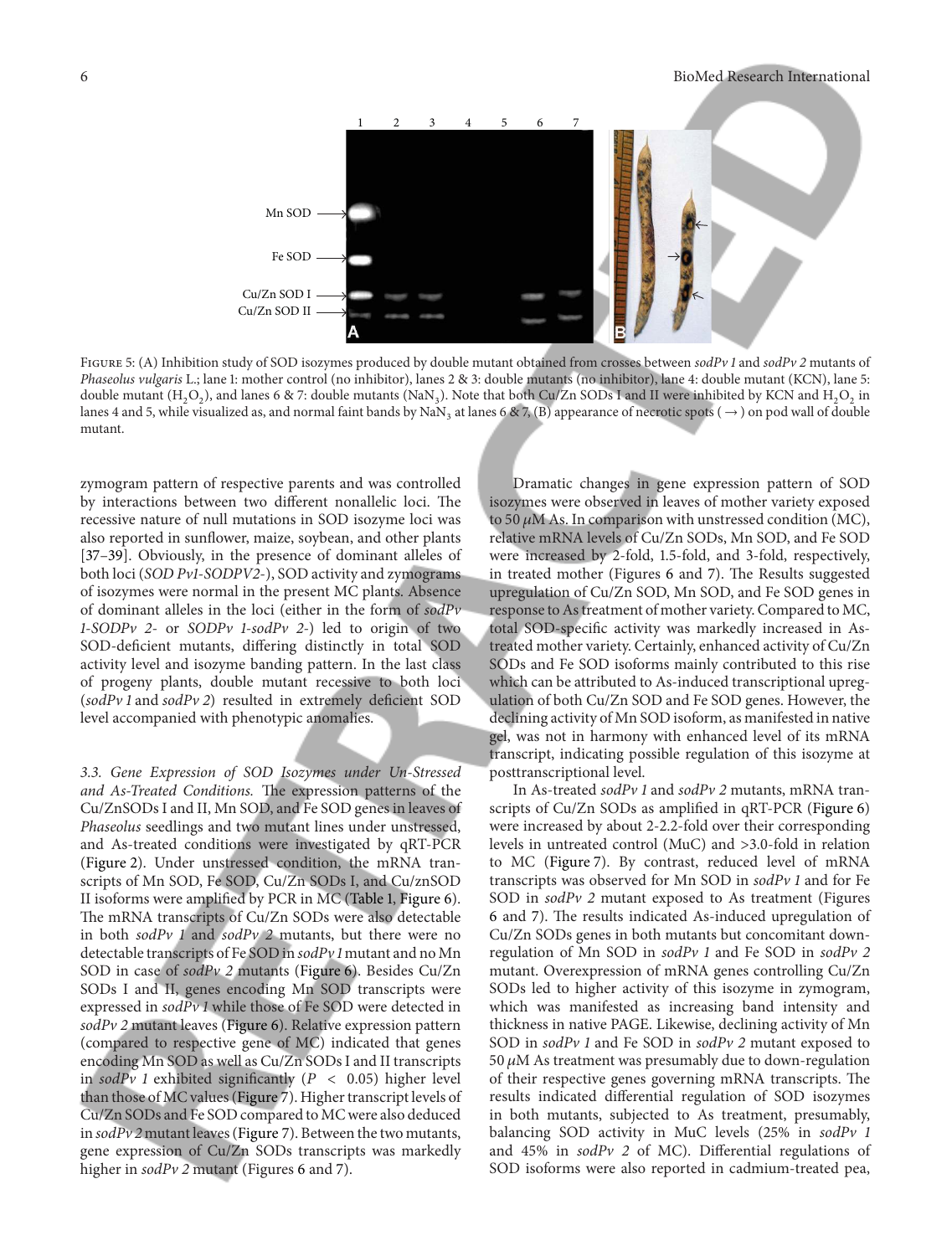

Figure 6: Representative agarose gel (2%) electrophoresis shows the amplified product of mRNA expression of SOD isozymes in mother control (MC), two SOD-deficient mutants, sodPv 1 and sodPv 2 under untreated conditions, and arsenic  $(50 \mu M)$  sodium arsenate, As)-treated mother variety and two mutants; lane 1: Mn SOD, lane 2: Fe SOD, lane 3: Cu/Zn SOD I, lane 4: Cu/zn SOD II, lane 5: housekeeping gene, and lane 6–100 bp DNA ladder (bold white arrow 200 bp).

transgenic alfalfa, salinity-induced lentils, and in many other plants experiencing stresses [32, 40–42]. Since Mn SOD and Fe SOD are proved to be mitochondrial and plastidic isoforms, respectively, their down-regulation in the present mutants of common beans could have adverse effect on plant growth, as observed in Nicotiana seedlings [43] and in transgenic Arabidopsis [19]. Interestingly, no As-induced oxidative damage and consequent retardation of plant growth was visible in any part of the present mutants, despite downregulation of MnSOD in sodPv 1 and Fe SOD in sodPv 2 mutant under As exposure. Obviously, upregulations of Cu/Zn SOD I and II mRNA gene counterbalanced downregulation of other SOD isoforms in the mutant plants, and presumably, are holding the key in response of both mutants to high As exposure. Compared to chloroplast, the amount of ROS produced by mitochondria is rather minor [44] and chloroplasts bear a particular risk of oxygen toxicity because



FIGURE 7: Relative expressions of genes governing mRNA transcripts of four SOD isoforms in leaves of mother control (MC) variety VL 63 of Phaseolus vulgaris L., two SOD-deficient mutants,  $sodPv1$  and  $sodPv2$ , and a double mutant (DM) type derived from F<sub>2</sub> progeny of sodPv 1  $\times$  sodPv 2 mutants under untreated, and 50  $\mu$ M arsenic- (As-) treated conditions were quantified by quantitative reverse transcription-polymerase chain reaction (qRT-PCR). The mRNA levels were normalized with respect to housekeeping gene ubiquitin and are expressed relative to those of control (MC) value, which were arbitrarily given a value of 1. Data are means  $\pm$  SE of five biological replicates and two technical replicates. Single asterisks denote upregulation (at least 2.0-fold), and double asterisks represent down-regulation (at least 2.0-fold) of genes with respect to control values.

molecular  $O_2$  can be photoreduced from photosystem I (PSI) [44]. The Cu/Zn SODs are the most prolific SOD isozymes in chloroplast [3, 43, 44], and therefore their overexpression has immense significance in ROS metabolism and oxidative balance in leaves of present As-treated mother plants and mutant lines. However, to what extent this SOD expression is modulating antioxidant defense components of Phaseolus seedlings and mutants in response to As treatment; further study is needed to decipher it.

3.4. Gene Expression of  $F_2$ -Segregating Progeny Plants under Unstressed and As-Treated Conditions. Compared to their respective parent, there were no significant alterations in mRNA levels and morphology of  $F_2$ -segregating progeny plants either under untreated or As-treated conditions (data not shown) except in the double mutant. Compared to sodPv 1 and sodPv 2 single gene mutant phenotypes, relative expression of mRNA genes encoding Cu/Zn SODs I and II was significantly low in the double mutant plants under untreated condition (Figures 7 and 8(a)). Furthermore, no mRNA transcripts of Mn SOD and Fe SOD were detected. The results indicated origin of double knockout mutant for SOD deficiency in segregating mutant progeny of Phaseolus. Upon exposure of the mutant to 50  $\mu$ M As for 7 days in hydroponics, Cu/Zn SODs transcript level is reduced further (Figures 7 and 8), suggesting As-induced down-regulation of the gene. Declining level of mRNA transcripts and complete absence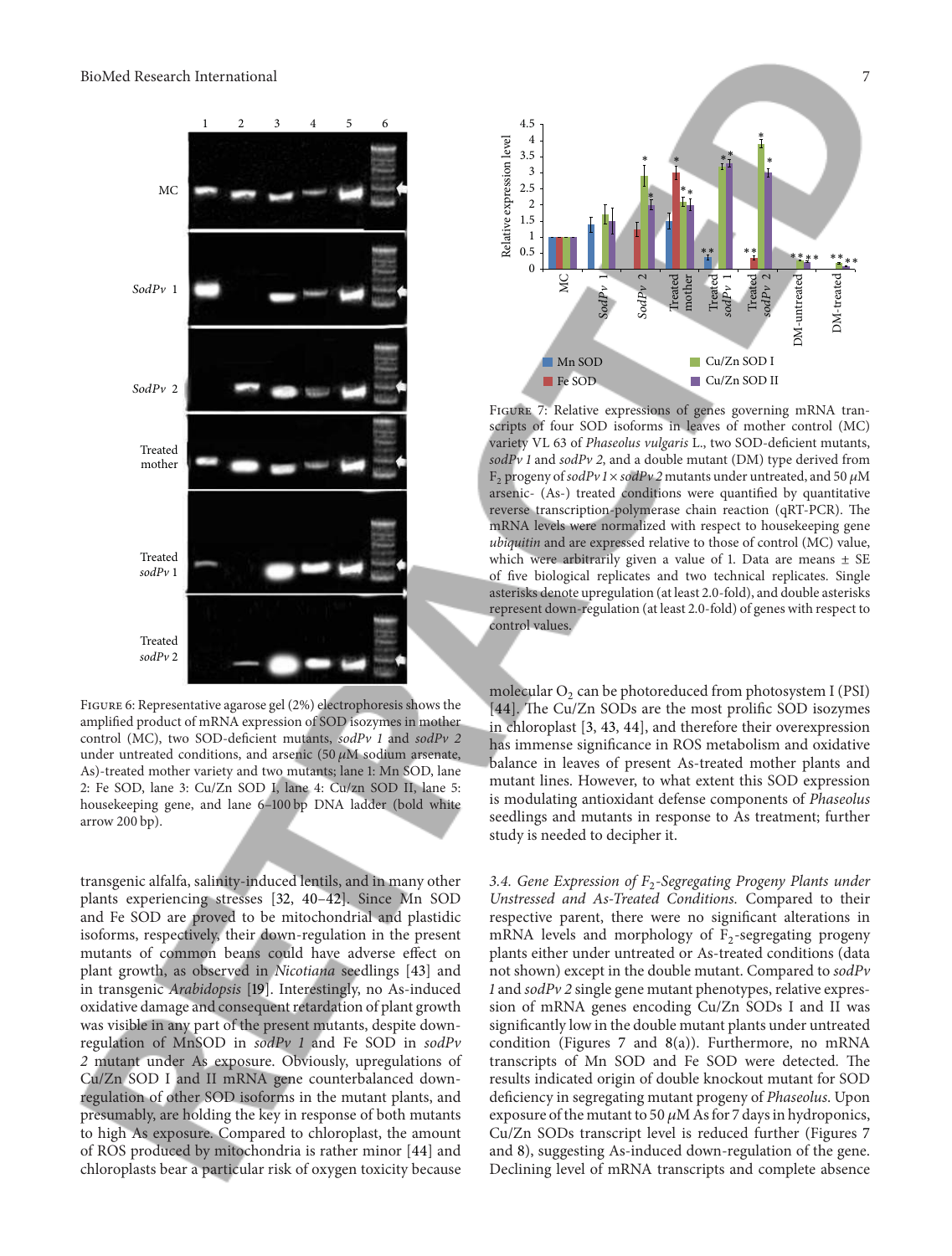# $(a)$   $(b)$ 1 2 3 4 5 6 MC Double mutant

Figure 8: (a) Representative agarose gel (2%) electrophoresis shows the amplified product of foliar mRNA expression of Cu/Zn SODs isozymes in mother control (MC, lanes 1, and 2) and a double mutant derived from  $\text{sodPv}$  1  $\times$   $\text{sodPv}$  2 mutants under untreated (lanes 3 and 4) and arsenic (50  $\mu$ M sodium arsenate) treated (lanes 5 and 6) conditions, and (b) normal trifoliate leaflets (MC) and leaflets showing necrosis ( $\rightarrow$ ) in double mutant.

of Mn SOD and Fe SOD resulted in extreme reduction of foliar SOD activity in the mutant, which was manifested as thin faint bands in zymogram of Cu/Zn SODs (Figures 4 and 5(a)). The plants became more stunted, and severe necrotic spots were visible on trifoliate leaves and petioles under As exposure (Figure 8(b)). It is noteworthy that necrotic spots were visible in the pod walls of the mutant even under untreated condition, and thus appearance of new necrotic spots on photosynthetic part after As treatment indicated onset of As-induced oxidative damage, triggered by severe SOD-deficiency. The result strongly confirmed incorporation of both recessive mutations in the mutant, impeding normal SOD activity through knocking out of its Mn SOD and Fe SOD isozymes and down-regulating of Cu/Zn SODs. It now seems likely that two different recessive mutations at SOD loci of Phaseolus affected two different isoforms of the same enzyme, leading to origin of SOD deficiency with differential gene expression and isozyme banding patterns in two mutant lines. Remarkably enough, the Cu/Zn SODs were normal to over-expressed in the presence of either Mn SOD (sodPv 1) or Fe SOD (sodPv 2) but were downregulated when both isoforms were absent in the double mutant. The highly contrasting phenotypes as observed between two single mutants and double mutant derived from their intercrossed progeny are unique.The outcome is not in accordance with earlier reports on Arabidopsis mutants, manifesting severe albino phenotypes in double knockout of two Fe SOD isoforms and severe sensitivity to oxidative stress in its two single mutant parents [20]. Among the legumes, similar phenomenon was observed in catalase-deficient mutants in lentil [11], dwarf mutations, and flavonoid-deficient mutants of grass pea [14, 45]. Certainly, the dominant alleles of both loci are complimenting with each other in the present case to give normal gene expression of all four isozymes while incorporation of both mutations in homozygous recessive forms resulted in absence of both Fe SOD and Mn SOD

expressions in double mutant. The results also revealed inheritance of SOD deficiency as stable mutations, null for Fe SOD in sodPv 1 and Mn SOD isozymes for sodPv 2, along with As tolerance in advanced generations.

3.5. ROS Imaging by CLSM. The remarkable tolerance of  $sodPv$  1 and  $sodPv$  2 mutants but sensitivity of their double mutants and mother plants to As treatment was strongly evidenced by ROS imaging study. Occurrence of superoxide radicals was analyzed by CLSM using the fluorescence probe DHE. In MC, no red fluorescence due to superoxide radicals was detected (Figure 9(A)). However, in leaves of As-treated mother plants and two mutants, the red fluorescence was detected in trifoliate leaves with more severe effects on mother plants. It was not so abundant and localized only in vascular tissue, especially in xylem, and in epidermis of mutant lines (Figure 9(B)). In leaves of As-treated mother plants, the red fluorescence was detected in high amount in and around vascular regions, sclerenchyma, mesophyll, and epidermis (Figures 9(C) and 9(E)). When the leaf sections were preincubated with 1 mM TMP (a superoxide scavenger), a significant reduction of the fluorescence was observed (Figure 9(D)), thus exhibiting the specificity of DHE for detection and imaging of superoxide radicals in bean leaves. For  $H_2O_2$  imaging, crosssection of MC leaves incubated with DCF-DA exhibited a bright green florescence which was highly restricted to only xylem regions of vascular tissue and sclerenchyma (Figure 9(F)). In As-treated leaves of mother plant, the green florescence was enhanced markedly in vascular bundles, sclerenchyma, mesophyll regions, and in epidermis (Figure 9(G)). Under untreated condition, DCF-DA fluorescence was localized only in xylem of two mutant lines (Figure 9(H)). No significant change in green fluorescence was observed in As-treated mutants (figure not shown). By contrast, the double mutant exhibited both red and green fluorescences, abundantly distributed in vascular tissues, epidermis, and mesophyll regions (Figures 9(I) and 9(J)). Quite interestingly, DCF-DA fluorescence was also distinctly visualized in leaf epidermal hair of As-treated double mutant (Figure 9(J)), which was not noticed in any other cases. A preincubation with 1 mM ascorbate considerably tamed the florescence (Figure 9(K)). The analysis of superoxides and  $H_2O_2$  in leaf sections by CLSM showed an enhanced generation of superoxide radicals and  $H_2O_2$ /other peroxide and their abundant localizations in mesophylls of treated mother plant and double mutant, exposed to As. Overproduction of superoxides and  $H_2O_2$  due to toxic metals/metalloids was distinctly screened by CLSM study in pea, Medicago sativa, and Lupinus luteus roots [32, 46, 47]. The absence of both red and green fluorescences in mesophyll tissues of present MC and two mutants and their abundant occurrence even in overlapping conditions with tissue autofluorescence (blue) in some cases in As-treated leaves of mother variety and double mutant plants suggested that ROS production could be associated with chloroplasts in these genotypes. It was also indicative that, despite SOD-deficiency, both mutant lines contained superoxides and  $H_2O_2$  levels in their photosynthetic part/s quite effectively under As treatment. By contrast, higher magnitude of ROS generation and their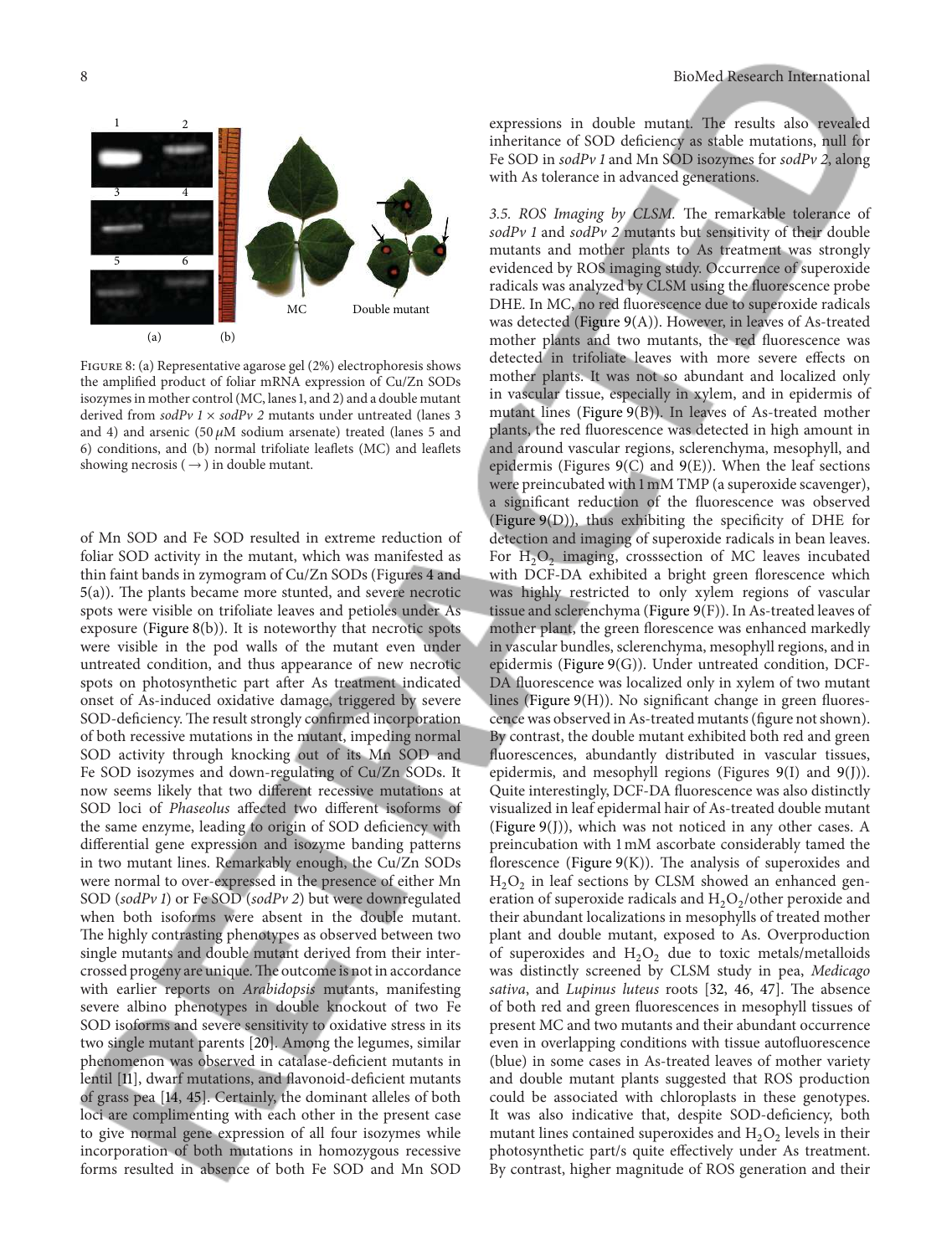

FIGURE 9: Representative imaging of superoxide radicals and  $H_2O_2$  productions in Phaseolus vulgaris L. leaves by CLSM. Images are developed from several optical sections collected by confocal microscopy showing the autofluorescence (blue; excitation at 633 nm, emission at 680 nm) and fluorescence due to DHE and DCF-DA. A–E, (I) superoxide-dependent DHE fluorescence (red) in leaf crosssections from mother control (A) and arsenic (As)-treated (B–K) leaves; (B) As-treated sodPv 1 mutant, (C) As-treated mother plants, (D) for the negative control, leaves were incubated with 1 mm TMP, a superoxide scavenger, (E) magnified view of leaf mesophyll with red fluorescence and autofluorescence, (I) red fluorescence in leaf section of double mutant, F–H, J, and (K)  $H_2O_2$ -dependent DCF-DA fluorescence (green) in leaf cross sections; (F) MC leaves, (G) As-treated mother plants, (H) As-treated sodPv 2 mutant, (J) green fluorescence in leaf tissues along with epidermal hair of double mutant, (K) as a negative control, and leaves were incubated with 1 mm ascorbate (ASC), which acts as a  $\rm H_2O_2$  scavenger. The results are representative of at least three independent experiments. Ep: Epidermis; Hr: hair; Ms: mesophyll cells; Scl: sclerenchyma; Xyl: xylem vessels. Bars =  $50 \mu m$ .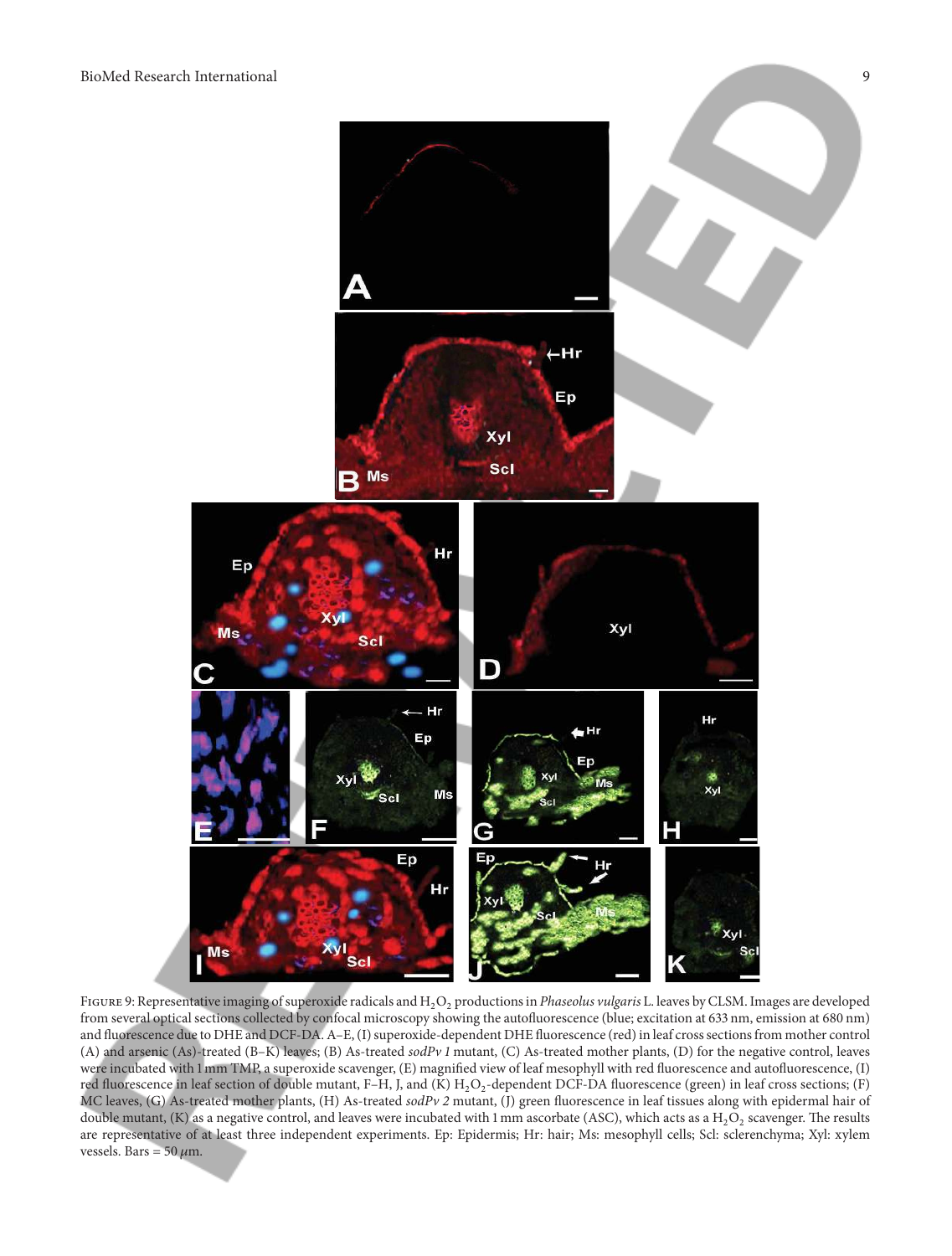accumulation in leaves of treated mother variety and double mutant plants was evidenced by enhanced florescence. This suggested foot printing of As-induced ROS generation and consequent oxidative damage to photosynthetic parts of these plant types.

#### 4. Conclusions

For the first time, two SOD-deficient mutants were isolated in P. vulgaris by EMS-induced mutagenic technique. The two mutants manifested normal growth. Native PAGE analysis and mRNA gene expression analysis revealed complete absence of Fe SOD in sodPv 1 and Mn SOD in sodPv 2 mutant leaves, while Cu/Zn SODs I and II were differentially expressed. The mother plants possessed all four isozymes. Genetic analysis revealed inheritance of SOD deficiency as recessive mutations, controlled by two different nonallelic loci; the occurrence of both alleles in recessive forms led to origin of a double mutant in  $F_2$ . Under 50  $\mu$ M arsenic (As) treatment for 7 days, Cu/Zn SOD isozymes were markedly up-regulated in the two mutants and mother variety. Measurable SOD activity in the two mutants, however, changed nonsignificantly as Mn SOD in sodPv 1 and Fe SOD in sodPv 2 were downregulated in response to As. This was consistent with isozyme banding pattern in native PAGE. The Astreated mutants showed normal growth, and no significant accumulation of ROS was observed in leaf as revealed by ROS-imaging study. In the double mutant, total absence of both Mn SOD and Fe SOD transcripts was accompanied with significant down-regulation of Cu/Zn SODs, resulting in ROS accumulation at high magnitude during As exposure and appearance of necrotic spots on photosynthetic organs. The isolation and genetic characterization of two SOD-deficient mutants, differing in SOD constituents and gene expressions, can be used as novel molecular tools to decipher deeper roles of SOD in abiotic stress tolerance of common beans. Furthermore, the origin of a double mutant is a unique phenomenon as the mutant in self-fertilisation and, thus, can be incorporated in different genetic backgrounds to reveal crosstalk between SOD and different antioxidant defense machinery of edible legumes. A genetic manipulation can, therefore, be facilitated in antioxidant defense components in favor of better crop growth and yield.

#### References

- [1] I. Fridovich, "Superoxide radical and superoxide dismutases," Annual Review of Biochemistry, vol. 64, pp. 97–112, 1995.
- [2] B. Halliwell, "Reactive species and antioxidants. Redox biology is a fundamental theme of aerobic life," Plant Physiology, vol. 141, no. 2, pp. 312–322, 2006.
- [3] R. G. Alscher, N. Erturk, and L. S. Heath, "Role of superoxide dismutases (SODs) in controlling oxidative stress in plants," Journal of Experimental Botany, vol. 53, no. 372, pp. 1331–1341, 2002.
- [4] R. Mascher, B. Lippmann, S. Holzinger, and H. Bergmann, "Arsenate toxicity: effects on oxidative stress response molecules and enzymes in red clover plants," Plant Science, vol. 163, no. 5, pp. 961–969, 2002.
- [5] D. Talukdar, "Bioaccumulation, growth and antioxidant defense responses of Leucaena species differing in arsenic tolerance," International Journal of Botany and Research, vol. 3, no. 1, pp. 1–18, 2013.
- [6] M. Azizur Rahman, H. Hasegawa, M. Mahfuzur Rahman, M. A. Mazid Miah, and A. Tasmin, "Arsenic accumulation in rice (Oryza sativa L.): human exposure through food chain," Ecotoxicology and Environmental Safety, vol. 69, no. 2, pp. 317– 324, 2008.
- [7] D. Talukdar, "Effect of arsenic-induced toxicity on morphological traits of Trigonella foenum-graecum L. and Lathyrus sativus L. during germination and early seedling growth," Current Research Journal of Biological Sciences, vol. 3, no. 2, pp. 116–123, 2011.
- [8] D. Talukdar, "Bioaccumulation and transport of arsenic in different genotypes of lentil (Lens culinaris Medik.)," International Journal of Pharma and Bio Sciences, vol. 4, no. 1B, pp. 694–701, 2013.
- [9] K. Apel and H. Hirt, "Reactive oxygen species: metabolism, oxidative stress, and signal transduction," Annual Review of Plant Biology, vol. 55, pp. 373–399, 2004.
- [10] V. E. Tsyganov, A. A. Belimov, A. Y. Borisov et al., "A chemically induced new pea (Pisum sativum) mutant SGECdt with increased tolerance to, and accumulation of, cadmium," Annals of Botany, vol. 99, no. 2, pp. 227–237, 2007.
- [11] D. Talukdar, "Catalase-deficient mutants in lentil (Lens culinaris Medik.): perturbations in morpho-physiology, antioxidant redox and cytogenetic parameters," International Journal of Agricultural Science and Research, vol. 3, no. 2, pp. 217–232, 2013.
- [12] D. Talukdar, "Ascorbate deficient semi-dwarf asfL1 mutant of Lathyrus sativus exhibits alterations in antioxidant defense," Biologia Plantarum, vol. 56, no. 4, pp. 675–682, 2012.
- [13] D. Talukdar, "An induced glutathione-deficient mutant in grass pea (Lathyrus sativus L.): modifications in plant morphology, alteration in antioxidant activities and increased sensitivity to cadmium," Bioremediation, Biodiversity and Bioavailability, vol. 6, pp. 75–86, 2012.
- [14] D. Talukdar, "Flavonoid-deficient mutants in grass pea (Lathyrus sativus L.): genetic control, linkage relationships, and mapping with aconitase and S nitrosoglutathione reductase isozyme loci," The Scientific World Journal, vol. 2012, Article ID 345983, 11 pages, 2012.
- [15] D. Talukdar, "The aneuploid switch: extra-chromosomal effect on antioxidant defense through trisomic shift in Lathyrus sativus L." Indian Journal of Fundamental and Applied Life Sciences, vol. 1, no. 4, pp. 263–273, 2011.
- [16] D. Talukdar, "Isolation and characterization of NaCl-tolerant mutations in two important legumes, Clitoria ternatea L. and Lathyrus sativus L.: induced mutagenesis and selection by salt stress," Journal of Medicinal Plant Research, vol. 5, no. 16, pp. 3619–3628, 2011.
- [17] P. Chary, D. Dillon, A. L. Schroeder, and D. O. Natvig, "Superoxide dismutase (sod-1) null mutants of Neurospora crassa: oxidative stress sensitivity, spontaneous mutation rate and response to mutagens," Genetics, vol. 137, no. 3, pp. 723–730, 1994.
- [18] E. B. Gralla and J. S. Valentine, "Null mutants of Saccharomyces cerevisiae Cu,Zn superoxide dismutase: characterization and spontaneous mutation rates," Journal of Bacteriology, vol. 173, no. 18, pp. 5918–5920, 1991.